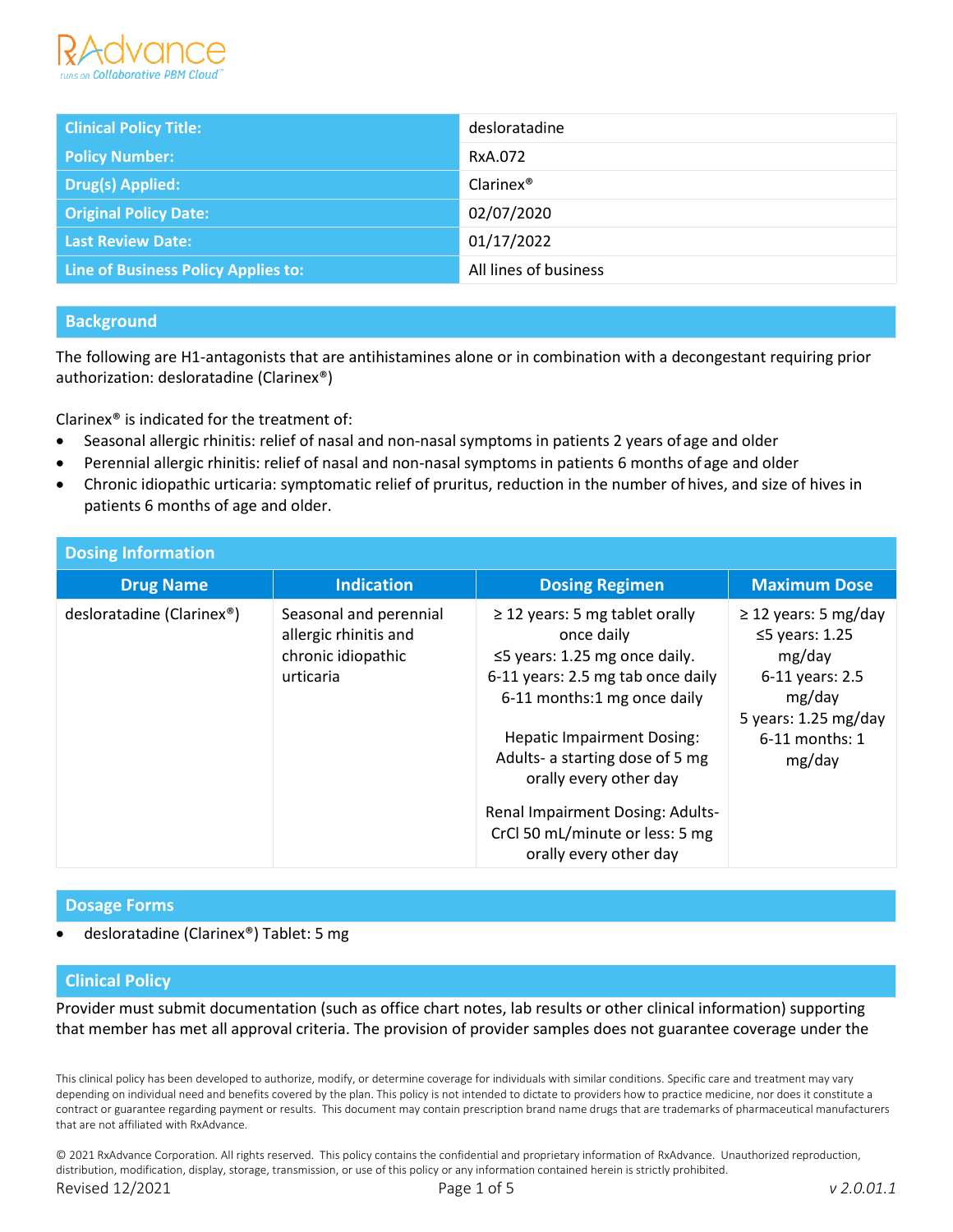

terms of the pharmacy benefit administered by RxAdvance. All criteria for initial approval must be met in order to obtain coverage.

### **I. Initial Approval Criteria**

- **A. Allergic Rhinitis, Chronic Idiopathic Urticaria** (must meet all)**:**
	- 1. Diagnosis of allergic rhinitis or chronic idiopathic urticaria;
	- 2. Prescribed by or in consultation with an otolaryngologist or dermatologist;
	- 3. Age is one of the following:
		- a. Clarinex<sup>®</sup> tablets:  $\geq 6$  months;
	- 4. Failure of two oral antihistamines (e.g., cetirizine, loratadine, or fexofenadine) at up to maximally indicated doses unless contraindicated or clinically significant adverse effects are experienced;
	- 5. Dose does not exceed 5 mg per day;

#### **Approval Duration**

**Commercial:** 12 months **Medicaid:** 12 months

#### **II. Continued Therapy Approval**

# **A. Allergic Rhinitis, Chronic Idiopathic Urticaria** (must meet all)**:**

- 1. Member is currently receiving medication that has been authorized by RxAdvance or member has previously met initial approval criteria listed in this policy.
- 2. Member is responding positively to therapy;
- 3. If request is for a dose increase, new dose does not exceed 5 mg per day

### **Approval Duration Commercial:** 12 months

**Medicaid:** 12 months

#### **III. Appendices**

# **APPENDIX A: Abbreviation/Acronym Key**

FDA: Food and Drug Administration MAO: Monoamine Oxidase

# **APPENDIX B: Therapeutic Alternatives**

Below are suggested therapeutic alternatives based on clinical guidance. Please check drug formulary for preferred agents and utilization management requirements.

| <b>NDrug Name</b>                       | <b>Dosing Regimen</b>         | <b>Maximum Dose</b> |
|-----------------------------------------|-------------------------------|---------------------|
| levocetirizine dihydrochloride (Xyzal®) | 5 mg orally once daily in the | 5 mg/day            |
|                                         | evening                       |                     |

Therapeutic alternatives are listed as generic (Brand name®) when the drug is available by both generic and brand; Brand name® when the drug is available by brand only and generic name when the drug is available by generic only.

#### **APPENDIX C: Contraindications/Boxed Warnings**

- Contraindication(s):
	- o Clarinex®: Hypersensitivity.
- Boxed Warning(s):
	- o None reported.

© 2021 RxAdvance Corporation. All rights reserved. This policy contains the confidential and proprietary information of RxAdvance. Unauthorized reproduction, distribution, modification, display, storage, transmission, or use of this policy or any information contained herein is strictly prohibited.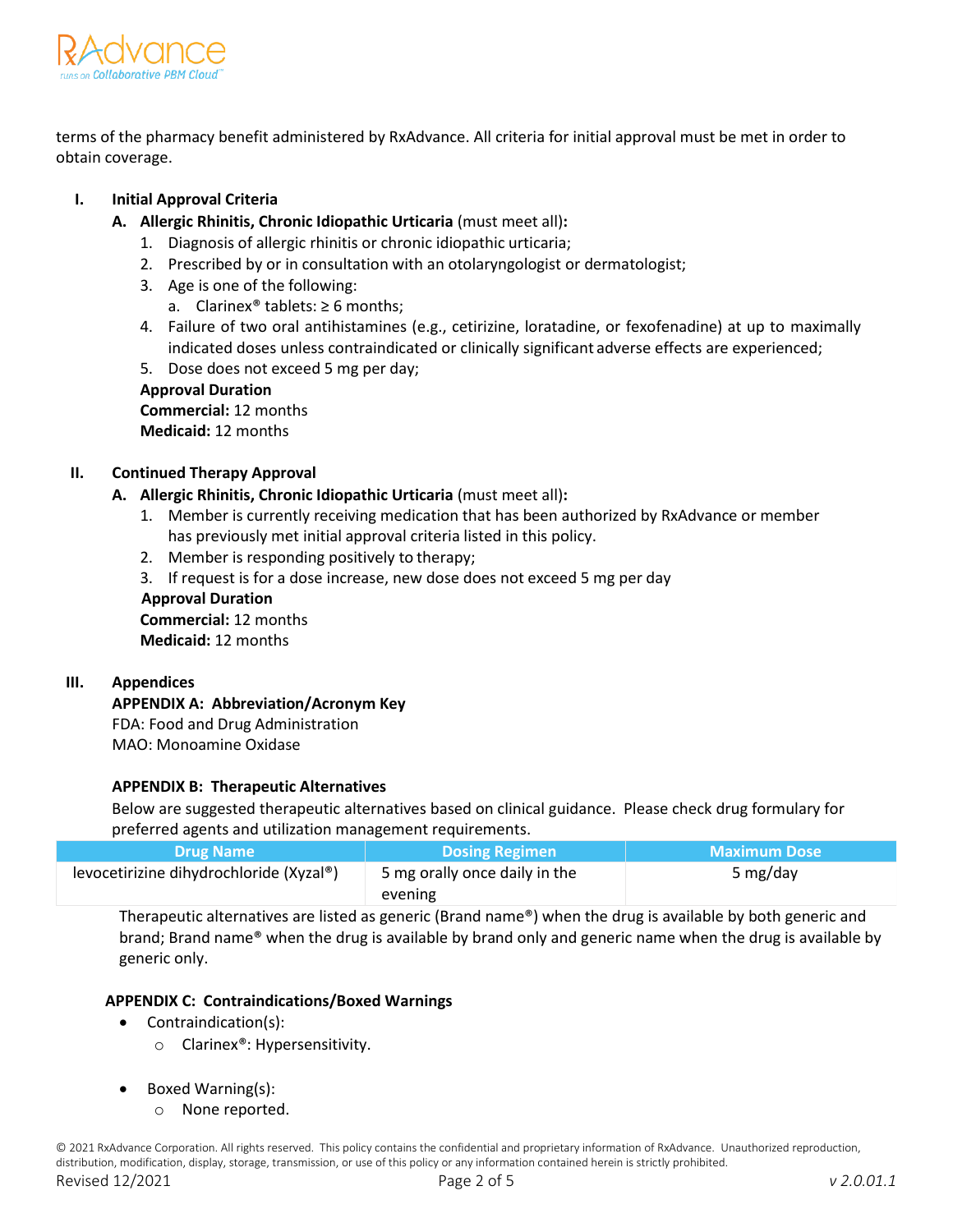

\*Contraindications listed reflect direct statements made in manufacturer's package insert; for additional uses, warnings, and precautions, please refer to clinical guidelines.

#### **APPENDIX D: General Information**

• Desloratadine is a long-acting tricyclic histamine antagonist with selective H1-receptor histamine antagonist activity. Receptor binding data indicates that at a concentration of 2-3 ng/mL (7 nanomolar), desloratadine shows significant interaction with the human histamine H1-receptor. Desloratadine inhibited histamine release from human mast cells in vitro.

#### **References**

- 1. Micromedex® Healthcare Series [Internet database]. Greenwood Village, Colo: Thomson Healthcare. Updated periodically. Accessed December 07, 2021.
- 2. Clinical Pharmacology [database online]. Tampa, FL: Gold Standard, Inc.; 2021. Availableat[:](http://www.clinicalpharmacology-ip.com/) [http://www.clinicalpharmacology-ip.com.](http://www.clinicalpharmacology-ip.com/) Accessed December 07, 2021.
- 3. Clarinex® Prescribing Information. Whitehouse Station, NJ: Merck & Co., Inc. June 2021. Available at: [https://www.merck.com/product/usa/pi\\_circulars/c/clarinex/clarinex\\_pi.pdf.](https://www.merck.com/product/usa/pi_circulars/c/clarinex/clarinex_pi.pdf) Accessed December 07, 2021.
- 4. Clarinex-D® 12 Hour Prescribing Information. Jersey City, NJ: Organon LLC; June 2021. Available a[t:](file:///C:/Users/ruchi.singh/Downloads/%20https/dailymed.nlm.nih.gov/dailymed/drugInfo.cfm%3fsetid=1af66b7a-4ab8-40d8-abdd-22d3310228a8)  https://dailymed.nlm.nih.gov/dailymed/drugInfo.cfm?setid=1af66b7a-4ab8-40d8-abdd-22d3310228a8. Accessed December 07, 2021.
- 5. Dykewicz et al. Diagnosis and management of rhinitis: Complete guidelines of the Joint Task Force on Practice Parameters in allergy, asthma and immunology. Ann Allergy Asthma Immunol 1998;81:478-518.Allergic rhinitis and its impact on asthma. J Allergy Clin Immunol 2001 Nov;108(5): S147-334. Available at: [https://pubmed.ncbi.nlm.nih.gov/9860027/.](https://pubmed.ncbi.nlm.nih.gov/9860027/) Accessed December 07, 2021.
- 6. Institute for Clinical Systems Improvement (ICSI). Rhinitis. Bloomington (MN): Institutefor Clinical Systems Improvement (ICSI); 2003. Accessed December 07, 2021.
- 7. Clarinex®. American Hospital Formulary Service Drug Information. AHFS Web site. Available [at:](http://www.medicinescomplete.com/mc/ahfs/current/)  [http://www.medicinescomplete.com/mc/ahfs/current/. A](http://www.medicinescomplete.com/mc/ahfs/current/)ccessed December 07, 2021.
- 8. Desloratadine. Lexi-Drugs. Hudson, OH: Lexicomp, 2021. http://online.lexi.com/. Updated January 29, 2021. Accessed December 07, 2021.
- 9. Desloratadine and Pseudoephedrine. Lexi-Drugs. Hudson, OH: Lexicomp, 2021. http://online.lexi.com/. Updated January 29, 2021. Accessed December 07, 2021.
- 10. Seidman MD, Gurgel RK, Lin SY, et al. Clinical practice guideline: allergic rhinitis. Otolaryngol Head Neck Surg. 2015;152(1 suppl): S1-S43. Available at: <https://pubmed.ncbi.nlm.nih.gov/25644617/> .Accessed December 07, 2021.
- 11. Dykewicz MS, Wallace DV, Baroody F, et al. Treatment of seasonal allergic rhinitis: An evidence-based focused 2017 guideline update. Ann Allergy Asthma Immunol. 2017;119(6):489-511.e41. Available at: [https://www.aaaai.org/Aaaai/media/MediaLibrary/PDF%20Documents/Practice%20and%20Parameters/2017-](https://www.aaaai.org/Aaaai/media/MediaLibrary/PDF%20Documents/Practice%20and%20Parameters/2017-Rhinitis-Guideline-Updates.pdf) [Rhinitis-Guideline-Updates.pdf.](https://www.aaaai.org/Aaaai/media/MediaLibrary/PDF%20Documents/Practice%20and%20Parameters/2017-Rhinitis-Guideline-Updates.pdf) Accessed December 07, 2021.

| <b>Review/Revision History</b>                                                                                                   | <b>Review/Revision Date</b> | <b>P&amp;T Approval Date</b> |
|----------------------------------------------------------------------------------------------------------------------------------|-----------------------------|------------------------------|
| Policy established.                                                                                                              | 01/2020                     | 02/07/2020                   |
| Updates:<br>Grammar<br>Specifics to dosage forms<br>2.<br>3. Added "seasonal" allergic rhinitis to indications.<br>4. References | 05/08/2020                  | 05/20/2020                   |
| Policy was reviewed:                                                                                                             | 02/09/2021                  | 03/09/2021                   |

© 2021 RxAdvance Corporation. All rights reserved. This policy contains the confidential and proprietary information of RxAdvance. Unauthorized reproduction, distribution, modification, display, storage, transmission, or use of this policy or any information contained herein is strictly prohibited.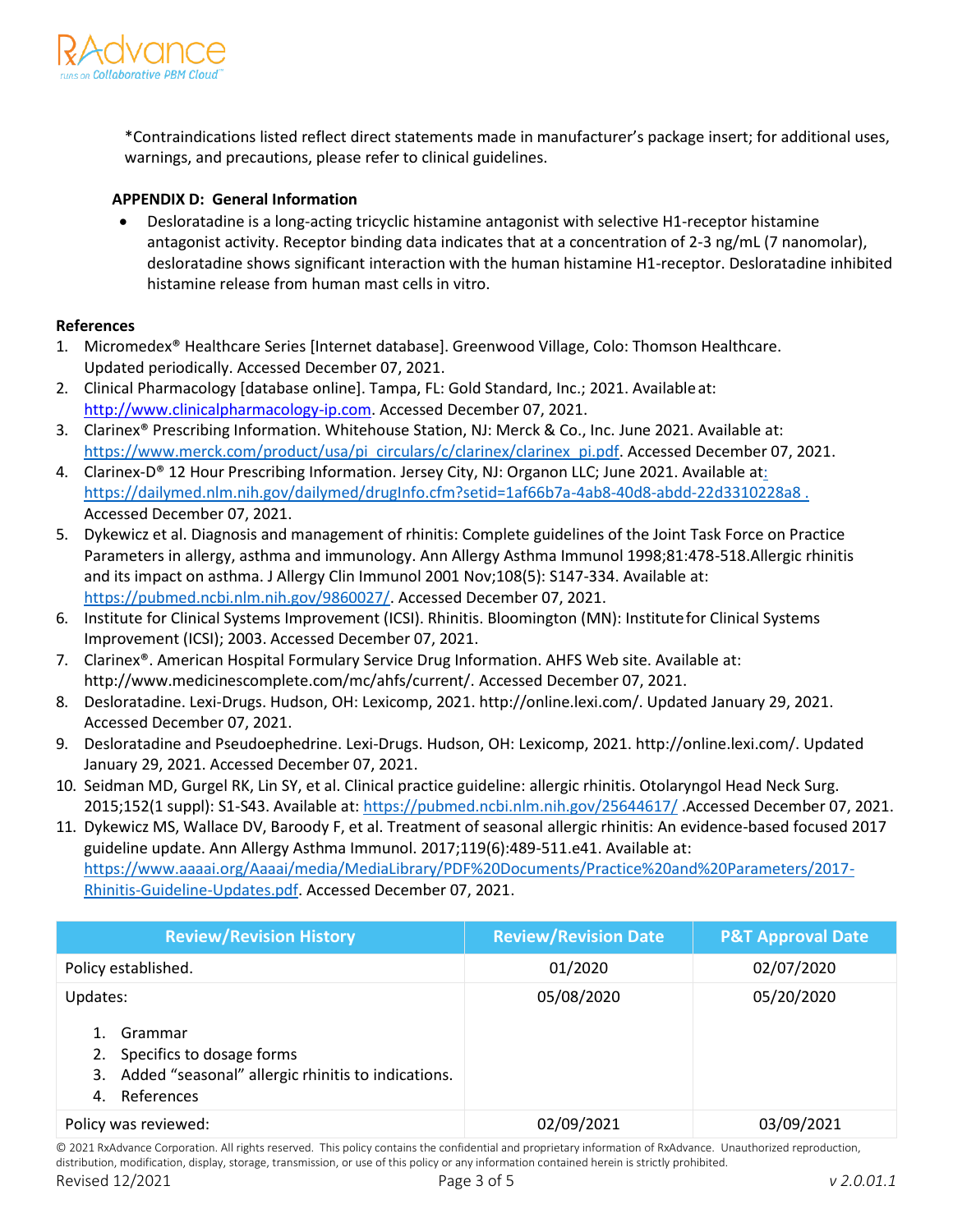

| 1.<br>2.<br>6.<br>7. | Clinical policy title was updated.<br>Line of Business Policy Applies to was updated<br>to "All lines of business".<br>3. Commercial approval duration was updated for<br>initial and Continued approval criteria.<br>4. Continued therapy criteria II.A.1 was rephrased<br>to "Member is currently receiving medication<br>that has been authorized by RxAdvance".<br>5. Contraindications were updated.<br>Appendix D was updated.<br>References were reviewed and updated.                                                                                                                                                                                                                                                                     |            |            |
|----------------------|---------------------------------------------------------------------------------------------------------------------------------------------------------------------------------------------------------------------------------------------------------------------------------------------------------------------------------------------------------------------------------------------------------------------------------------------------------------------------------------------------------------------------------------------------------------------------------------------------------------------------------------------------------------------------------------------------------------------------------------------------|------------|------------|
| Policy was reviewed: |                                                                                                                                                                                                                                                                                                                                                                                                                                                                                                                                                                                                                                                                                                                                                   | 12/07/2021 | 01/17/2022 |
|                      | 1. Clinical policy title updated to remove                                                                                                                                                                                                                                                                                                                                                                                                                                                                                                                                                                                                                                                                                                        |            |            |
|                      | desloratadine/pseudoephedrine.<br>2. Drug(s) applied updated to remove Clarinex-D®<br>12 Hour as it does nor require prior<br>authorization.                                                                                                                                                                                                                                                                                                                                                                                                                                                                                                                                                                                                      |            |            |
| 3.                   | Background, Dosing information, Dosage forms,<br>Clinical policy, Appendix C and Appendix D<br>updated to remove information about Clarinex-<br>D <sup>®</sup> 12 Hour as it does not require prior<br>authorization.                                                                                                                                                                                                                                                                                                                                                                                                                                                                                                                             |            |            |
| 4.                   | Dosing Information, Updated:                                                                                                                                                                                                                                                                                                                                                                                                                                                                                                                                                                                                                                                                                                                      |            |            |
|                      | a. Dosing Regimen, Clarinex®: Updated dosing<br>information to remove, 12 months-5 years:<br>12 tsp oral solution orally once daily 6-11<br>months: 2 mL oral solution once daily<br>indication Seasonal and perennial allergic<br>rhinitis and chronic idiopathic urticaria.<br>Dosing Regimen, Clarinex®: Updated dosing<br>b.<br>information from 6-11 months: 2 mL oral<br>solution orally once daily to 6-11 months:<br>2.5 mg once daily for indication Seasonal<br>and perennial allergic rhinitis and chronic<br>idiopathic urticaria.<br>Dosing Regimen, Clarinex®: Updated to<br>C.<br>include hepatic impairment dosing<br>information for indication Seasonal and<br>perennial allergic rhinitis and chronic<br>idiopathic urticaria. |            |            |
|                      | d. Dosing Information, Dosing Regimen,<br>Clarinex <sup>®</sup> : Updated to include renal<br>impairment dosing information for<br>indication Seasonal and perennial allergic                                                                                                                                                                                                                                                                                                                                                                                                                                                                                                                                                                     |            |            |
|                      | rhinitis and chronic idiopathic urticaria.                                                                                                                                                                                                                                                                                                                                                                                                                                                                                                                                                                                                                                                                                                        |            |            |
| 5.                   | Statement about provider sample "The<br>provision of provider samples does not                                                                                                                                                                                                                                                                                                                                                                                                                                                                                                                                                                                                                                                                    |            |            |

© 2021 RxAdvance Corporation. All rights reserved. This policy contains the confidential and proprietary information of RxAdvance. Unauthorized reproduction, distribution, modification, display, storage, transmission, or use of this policy or any information contained herein is strictly prohibited. Revised 12/2021 Page 4 of 5 *v 2.0.01.1*